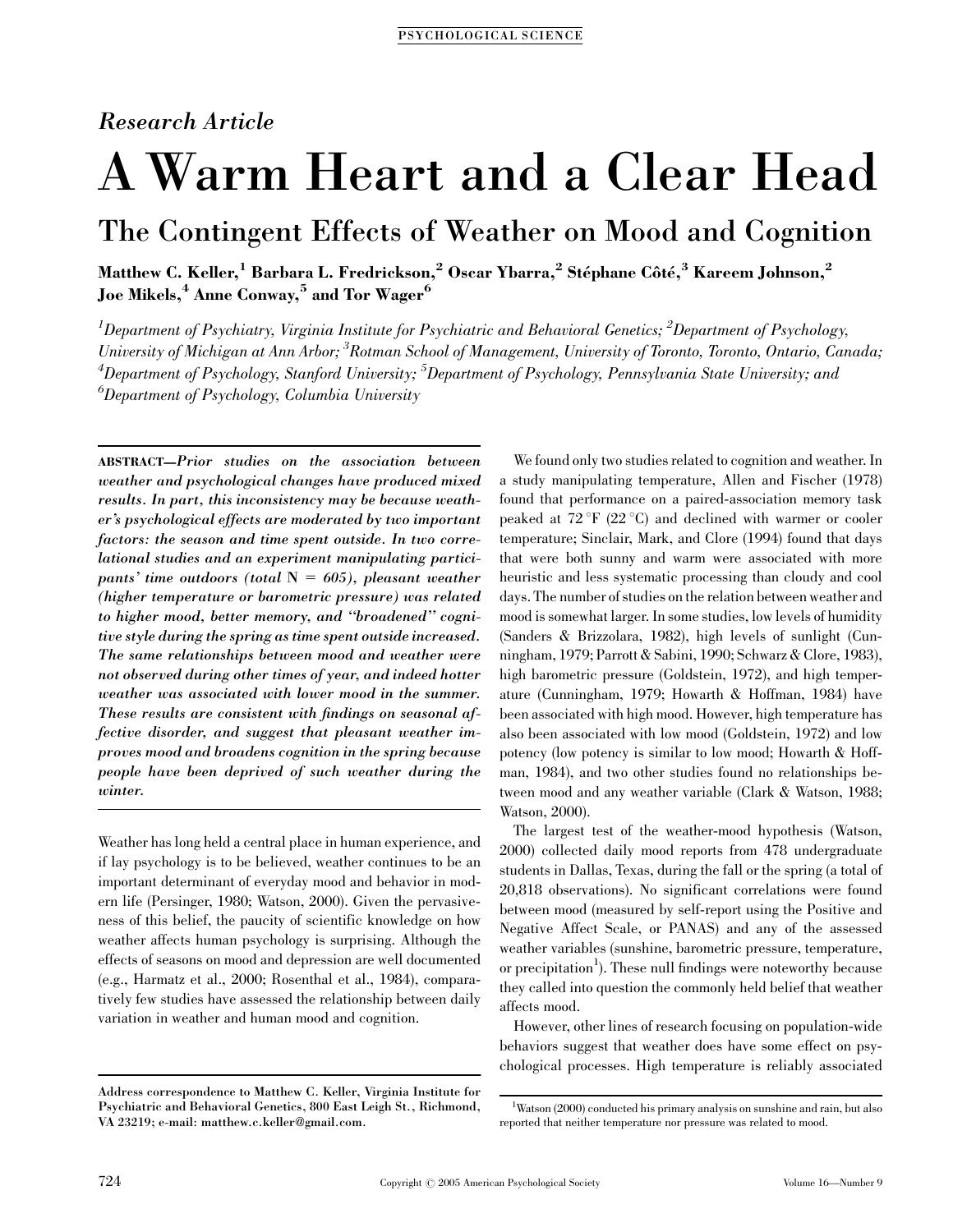with violent behavior (Anderson, 2001; Baron & Ransberger, 1978), though it is unclear whether this association is best explained by physiological effects of temperature on aggression (Anderson, 2001) or by indirect effects due to the higher likelihood of interpersonal interactions in pleasant weather (Rotton & Cohn, 2000). A second line of research documents that sunnier weather is related to slightly higher stock market returns (Saunders, 1993). A possible interpretation for both findings is that higher temperature and sunlight increase risk tolerance, which in turn increases likelihood for aggression and buying behavior, respectively.

#### EFFECTS OF SEASON ON PSYCHOLOGICAL PROCESSES

In contrast to the relatively sparse literature on the psychological changes associated with the weather, hundreds of articles in the past 20 years have considered seasonal effects on psychological functioning, and in particular on seasonal affective disorder (SAD). SAD is seasonally recurrent depression with typical onset during the fall or winter and remission in the spring. It is characterized by typical depressive symptoms as well as atypical symptoms, such as longer sleep duration and carbohydrate craving (Rosenthal et al., 1984). Cognitive impairments in memory, learning, and visual-spatial ability have also been documented (Michalon, Eskes, & Mate-Kole, 1997; O'Brien, Sahakian, & Checkley, 1993). Given that mood tends to reach a low point in the general population during the winter (Harmatz et al., 2000), and that about half of nondepressed people manifest some degree of SAD symptoms during northern winters (Dam, Jakobsen, & Mellerup, 1998; Kasper, Wehr, Bartko, Gaist, & Rosenthal, 1989), SAD can be seen as one extreme along a continuum of normal wintertime behavioral changes.

Several findings about seasonal effects suggest that exposure to sunlight immediately affects mood and cognition. Placebocontrolled studies document that artificial sunlight (produced by a very bright lamp) improves mood and diminishes SAD symptoms for a majority of SAD and non-SAD depressed patients (Kripke, 1998; Stain-Malmgren, Kjellman, & Åberg-Wistedt, 1998), and, most tellingly, improves mood and vitality among nondepressed subjects (Leppamaki, Partonen, & Lonnquist, 2002; Leppamaki, Partonen, Piiroinen, Haukka, & Lonnquist, 2003). Effects are often observed after the first bright-light treatment (Kripke, 1998). Moreover, Lambert, Reid, Kaye, Jennings, and Esler (2002) found that brain serotonin production in 101 healthy, non-SAD males rose or dipped as naturally occurring daily sunlight increased or decreased, respectively.

These findings appear inconsistent with the weak and variable weather findings we reviewed earlier. Exposure to at least one weather phenomenon, sunlight, appears to immediately affect mood and serotonin levels among both depressed and nondepressed people. This suggests that weather does indeed affect mood, and possibly cognition.

#### OVERVIEW OF THE CURRENT RESEARCH

For the same reasons that the hedonic value of any emotioninducing stimulus decreases with continued exposure (Cabanac, 1971), it would be maladaptive for pleasant weather to have the same hedonic effect irrespective of prior exposure. Thus, we predicted that warm and sunny days in the spring (when people have been deprived of such weather) boost mood and alter cognition more than warm and sunny days later in the year, when pleasant weather is less of a novelty.

In addition, it is reasonable to assume that one must be exposed to the weather for it to affect one's psychological processes. However, people in industrialized countries spend an average of 93% of their time inside (Woodcock & Custovic, 1998) and thus are largely disconnected from the weather outside. This suggests that surveys correlating mood with weather might fail to uncover any connection simply because many people have little exposure to the weather.

We conducted three studies to test the hypothesis that the effects of weather on mood and cognition are moderated by season and by degree of direct exposure to the weather. Although sunlight has received the lion's share of attention in the SAD literature, the link between temperature and violence suggests that temperature is also a likely candidate for affecting psychological processes. Other researchers have reported memory impairment associated with SAD (Allen & Fischer, 1978; Michalon et al., 1997; O'Brien et al., 1993) and manipulated temperature (Allen & Fischer, 1978). Thus, the focus of the current studies was on how atmospheric pressure (an assay of sunlight) and temperature are related to cognition and memory.

#### STUDY 1: RELATIONSHIPS AMONG WEATHER, MOOD, AND COGNITION IN THE SPRING

#### Method

We collected data from 97 participants (54 female and 43 male students ages 18–29) in Ann Arbor, Michigan  $(42^{\circ}$  north latitude) between April 5 and June 15, 2001. Participants responded to a newspaper advertisement and were paid for their time. They completed all measures once, during a single session, and were run individually. Upon arrival, participants filled out questionnaires to report their current mood, how much time they spent outside the day that they came to the lab, their activity level that day (on a verbally anchored scale from 6, very active, to 1, very inactive), and demographic information. They then completed two cognitive tasks.

Weather was not mentioned until debriefing. We obtained data on temperature and barometric pressure from the National Climatic Data Center (NCDC). Measurements of sunlight were unavailable, but barometric pressure served as a good substitute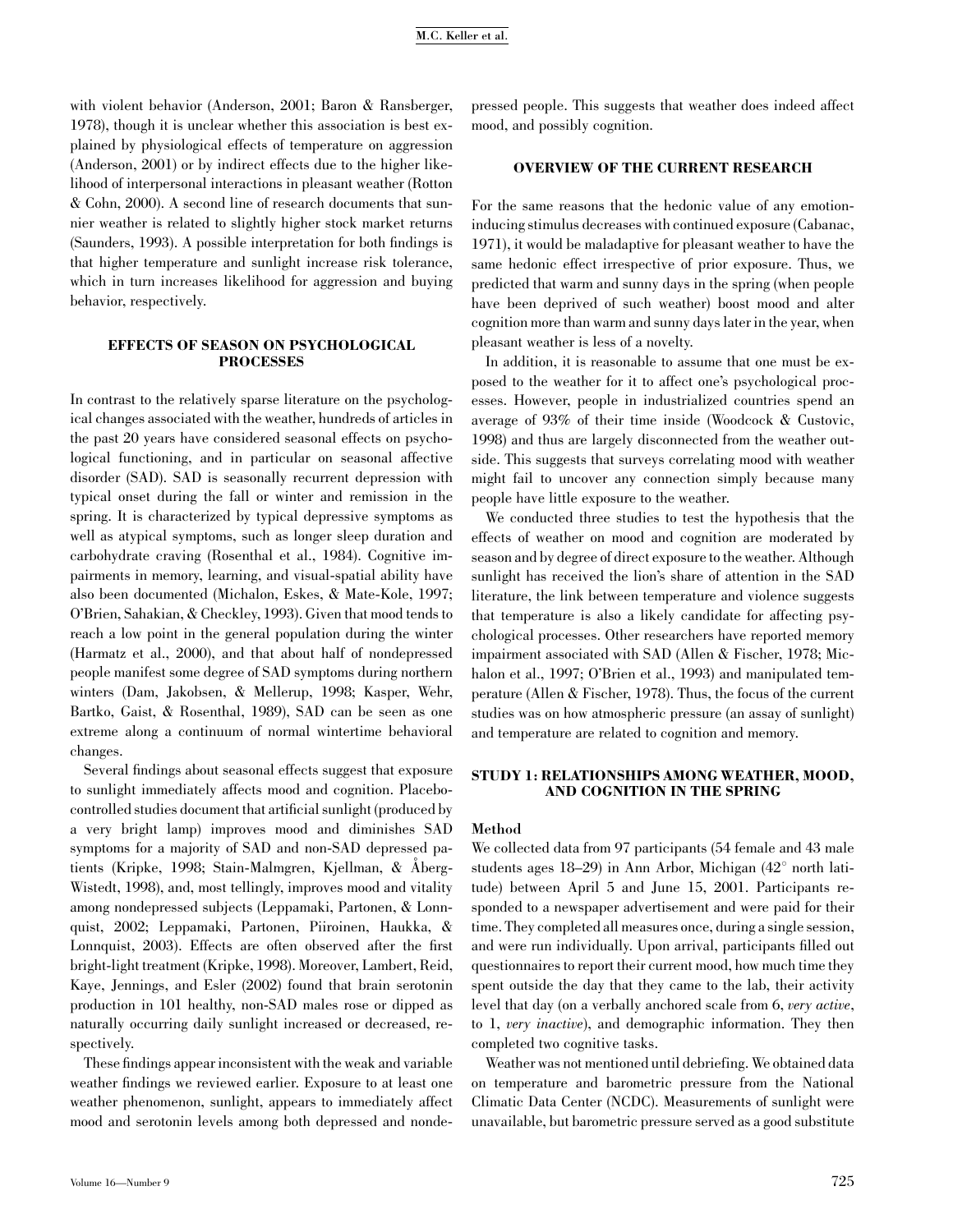for sunlight. High pressure is typically associated with clear, sunny weather, whereas low pressure is associated with clouds, precipitation, and storm fronts (Ahrens, 2000). We did not combine temperature and pressure to form an underlying ''good weather" variable because the two variables were unrelated  $(r =$  $-.06$ , n.s.).

We collected information on the following three dependent variables:

- Mood valence: Participants reported their mood using the PANAS mood scale (Watson, Clark, & Tellegen, 1988). We subtracted Negative Activation from Positive Activation to create a measure of mood valence, with higher scores denoting better mood (see Barrett & Russell, 1998, for justification of this rotation). In this article, we focus on mood valence rather than Positive Activation (from the PANAS) because (a) our findings in Study 1 indicated that mood valence was more strongly related to weather than positive activation, and (b) mood valence can be assessed quickly with a single-item measure, which was important for Studies 2 and 3.
- *Digit span:* Digit span is an excellent index of working memory capacity (Wechsler, 1997). It was defined as the maximum number of digits participants were able to repeat immediately after hearing a digit string.
- Openness to new information: We were also interested in how weather affects cognitive broadening. Cognitive broadening describes a style of thinking in which people become more creative and is hypothesized to be an adaptive shift in cognition that leads to behavioral flexibility and exploration (Fredrickson, 2001; Isen, 2000). Individuals who are in a broad mind-set should modify previously formed attitudes when new information contradicts those attitudes. To measure cognitive broadening, we randomly assigned participants either to read favorable and then unfavorable information about a fictitious employee or to read the unfavorable information first (see Kruglanski & Freund, 1983). Participants then rated the employee's intelligence and performance. Openness to new information was defined as the participant's overall rating of the employee if the unfavorable information was presented first and the reversed rating if the favorable information was presented first. Higher scores indicate a willingness to update initial impressions, reflecting a broad mind-set.

#### Results and Discussion

We used multiple regression, controlling for activity level and the time participants came to the lab, to test our prediction that the effects of weather would be moderated by the amount of time spent outside.<sup>2</sup> As in some of the previous research (Clark  $\&$ Watson, 1988; Watson, 2000), neither temperature nor baro-

#### TABLE 1

Simultaneous Regression Model Relating Weather and Time Spent Outside to Dependent Measures in Study 1

| Dependent variable and predictor  | В                 | SE(B) | $r^2$ |
|-----------------------------------|-------------------|-------|-------|
| Mood valence                      |                   |       |       |
| Temperature                       | .002              | .101  | .000  |
| Pressure                          | $-.109$           | .127  | .010  |
| Time outside                      | .009              | .118  | .000  |
| Time Outside $\times$ Temperature | $.216*$           | .097  | .046  |
| Time Outside $\times$ Pressure    | $.249^{\dagger}$  | .132  | .063  |
| Digit span                        |                   |       |       |
| Temperature                       | -.046             | .105  | .002  |
| Pressure                          | $-.009$           | .104  | .000  |
| Time outside                      | $-.202^{\dagger}$ | .118  | .032  |
| Time Outside $\times$ Temperature | $-.042$           | .100  | .002  |
| Time Outside $\times$ Pressure    | $.214*$           | .101  | .048  |
| Openness to new information       |                   |       |       |
| Temperature                       | $-.054$           | .104  | .003  |
| Pressure                          | $.181^{\dagger}$  | .104  | .028  |
| Time outside                      | $-.097$           | .102  | .009  |
| Time Outside $\times$ Temperature | $-.022$           | .099  | .000  |
| Time Outside $\times$ Pressure    | $.378**$          | .110  | .113  |

Note. Sample sizes vary because of equipment failure and other random errors in data collection. All variables are standardized. Interaction terms are the product of the two standardized predictors in question and are interpreted as the change in the regression slope between the standardized weather and dependent variables when time spent outside increases by one standard deviation (Jaccard, Turrisi, & Wan, 1990). The analysis controlled for activity level and time of day participants came in. The omnibus tests for mood valence  $(n = 82)$ and openness to new information ( $n = 96$ ) were significant,  $F(7, 74) = 3.38$ ,  $p =$ .004, and  $F(7, 88) = 4.30$ ,  $p = .007$ , respectively. The omnibus test for digit span (n = 97) was not significant,  $F(7, 89) = 1.60, p = .112$ .

 $p^{\dagger}$ p < .10. \*p < .05. \*\*p < .01.

metric pressure was directly related to mood valence. However, the interactions of time spent outside with temperature and with barometric pressure were both significantly related to mood valence in the expected direction: As time spent outside increased, the temperature-mood and pressure-mood relationships became more positive (Table 1). These relationships are illustrated in Figures 1a and 1b using median-splits on time spent outside: Among participants who spent more than 30 min outside, higher temperature and pressure were associated with higher moods, but among those who spent 30 min or less outside, this relationship was reversed.

A similar pattern occurred for the cognitive measures (Table 1). Pressure (but not temperature) became more positively related to digit span (Fig. 1c) and to openness to new information (Fig. 1d) as time spent outside increased; that is, among people who spent more than 30 min outdoors, clearer days were associated with higher digit spans and more flexible thinking styles. The relation between digit span and barometric pressure is noteworthy because digit span is a common component of IQ scales (e.g., Wechsler, 1997) and is often considered a stable, trait variable. A supplementary analysis revealed that mood did not mediate these cognitive effects.

 $2$ Assumptions regarding normality of the sampling distributions and equality of variances were satisfied unless otherwise noted.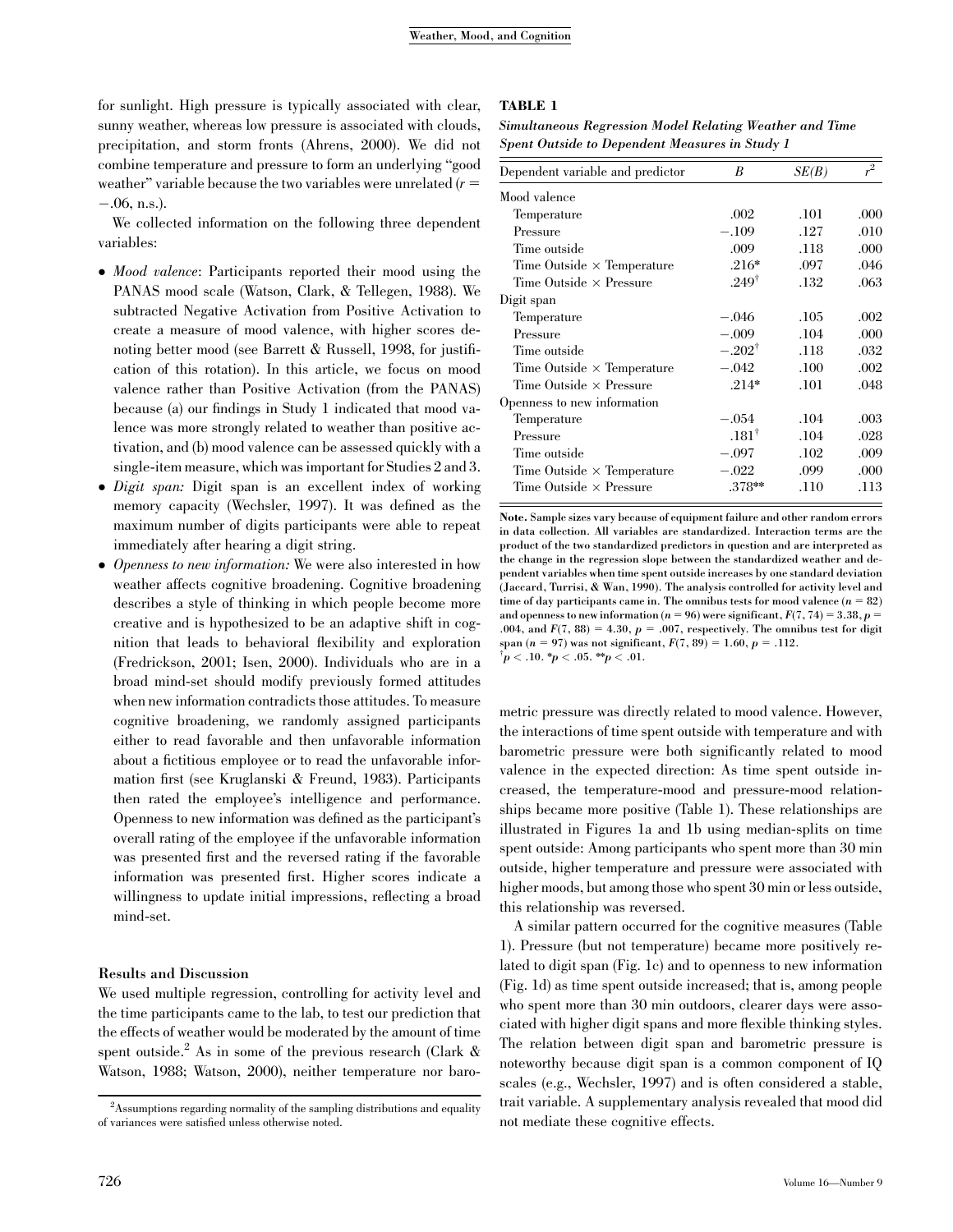

Fig. 1. Study 1 results: mood valence (a, b), digit span (c), and openness to new information (d) as a function of temperature or barometric pressure and amount of time spent outdoors in the spring.

#### STUDY 2: MANIPULATION OF TIME SPENT OUTSIDE

Although the results of Study 1 were consistent with the hypothesis that the effect of weather on mood and cognition depends on spending time outdoors, the results could also be accounted for if better moods or broader mind-sets are associated with greater willingness or ability to go outside in pleasant weather. To address this self-selection issue, in Study 2 we manipulated the time that participants spent outside before and after we assessed their mood and memory.

#### Method

We collected data from 121 participants (85 females and 36 males ages 18–32) in Ann Arbor, Michigan, between April 16 and July 27, 2003. Participants responded to an advertisement in the local newspaper that sought people who relieved stress by "walking outside, dancing, or meditating" and were paid for their time.

Study 2 was part of an unrelated experiment (to be reported elsewhere) on how specific stress-relieving activities affect coping with stressful life events. We matched weather conditions to the extent possible by yoking each participant's session with the session of another participant. Yoked sessions were scheduled in immediate succession on the same day, with one participant randomly assigned to be in the inside condition and the other to be in the outside condition (see the next paragraph).

The first part of each session took place in a windowless room. The participant filled out a baseline questionnaire packet that asked for demographic information and included a measure of mood, as well as several stress measures unrelated to the present study. A research assistant then assessed the participant's digit span. If the participant danced to relieve stress  $(n = 42)$ , he or she was then randomly assigned to either dance indoors (inside condition) or walk around an outdoor track (outside condition). If the participant walked outdoors to relieve stress  $(n = 51)$ , he or she was randomly assigned to either walk in a nearby arboretum (outside condition) or walk indoors on a treadmill (inside condition). Finally, if the participant meditated to relieve stress  $(n =$ 28), he or she was randomly assigned to either meditate (inside or outside) or proofread a passage (inside or outside).3 The participant engaged in the assigned activity for 30 min and then returned to complete postactivity measures either outdoors (outside condition) or indoors (inside condition). These measures included the same mood and digit span measures that were completed earlier. Data on temperature and barometric pressure were again obtained from the NCDC. Weather was not mentioned until debriefing.

Openness to new information could not be collected because of time constraints. The following two variables were relevant to the current study:

- Mood valence change: Mood valence was measured using an affect grid (J.A. Russell, Weiss, & Mendelsohn, 1989). We subtracted the baseline score from the postactivity score to create an index of mood change over the course of the study.
- *Digit span change*: Digit span was measured using the same procedure employed in Study 1. Digit span change was the postactivity score minus the baseline score.

#### Results and Discussion

The interactions of outside/inside condition and weather were in the same direction and of similar magnitude for all three groups of participants (i.e., dancers, walkers, and meditators), so analyses are collapsed across these three groups. Table 2 shows the values of the parameters for the regression equations.<sup>4</sup> As in Study 1, neither temperature nor pressure was directly related to mood, but moods improved for participants who were randomly assigned to be outside on warm, high-pressure (clear) days, whereas moods declined for those randomly assigned to be inside on such days (Figs. 2a and 2b). This interaction was significant for temperature and marginally significant for pressure.

Temperature (but not pressure) was positively related to digit span change among participants assigned to the outside condition (Fig. 2c). It should be noted that pressure, not tempera-

 ${}^{3}$ It should be noted that neither the inside condition nor the outside condition was equivalent for the dancers and nature walkers (in the outside condition, dancers walked on a track, but nature walkers walked in a park; in the inside condition, dancers danced to music, but nature walkers walked on a treadmill). The empty cells of this design made it impossible to assess the interaction between stress-relief activity and outside/inside condition, which was of little theoretical interest, but were not problematic to testing our hypothesis.

 ${}^{4}\mathrm{We}$  analyzed difference scores for each dependent variable, which is equivalent to conducting repeated measures analyses (Maxwell & Delaney, 1990).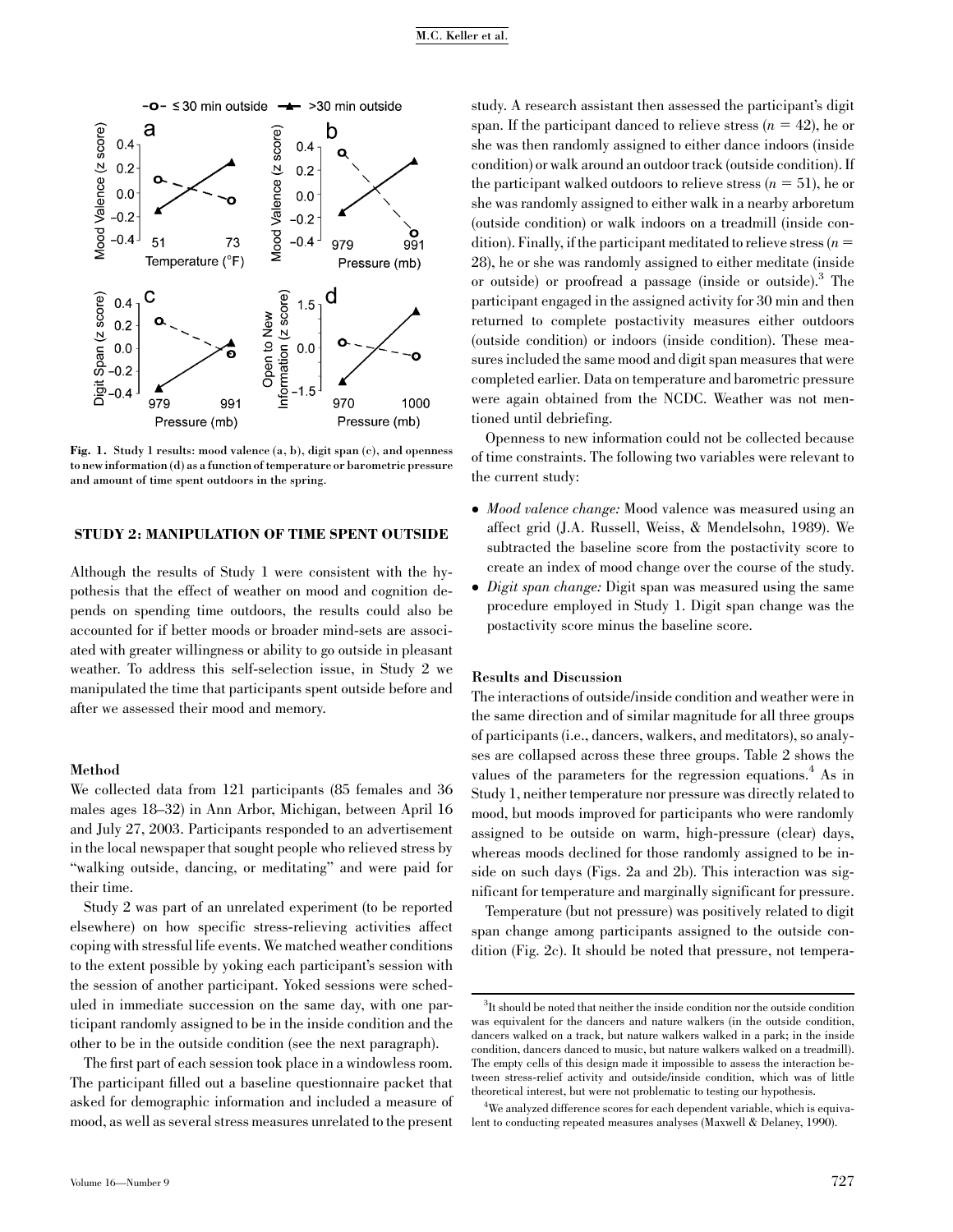#### TABLE 2

Simultaneous Regression Model Relating Weather and Time Spent Outside to Dependent Measures in Study 2

| Dependent variable and predictor  | B                | SE(B) | $r^2$ |
|-----------------------------------|------------------|-------|-------|
| Mood valence change (affect grid) |                  |       |       |
| Temperature                       | $-.021$          | .090  | .000  |
| Pressure                          | .027             | .090  | .001  |
| Outside $(1)/$ inside $(-1)$      | $-.017$          | .090  | .000  |
| Time Outside $\times$ Temperature | 299**            | .090  | .082  |
| Time Outside $\times$ Pressure    | $.220^{\dagger}$ | .090  | .040  |
| Digit span change                 |                  |       |       |
| Temperature                       | $-.115$          | .093  | .018  |
| Pressure                          | .133             | .091  | .022  |
| Outside $(1)/$ inside $(-1)$      | $-.062$          | .092  | .004  |
| Time Outside $\times$ Temperature | $.194*$          | .093  | .038  |
| Time Outside $\times$ Pressure    | .083             | .091  | .008  |
|                                   |                  |       |       |

Note. Sample sizes vary because of equipment failure and other random errors in data collection. All variables are standardized. Interaction terms are the product of the two standardized predictors in question and are interpreted as the change in the regression slope between the standardized weather and dependent variables when time spent outside increases by one standard deviation (Jaccard, Turrisi, & Wan, 1990). The type of activity the participant used to relieve stress (dancing, meditation, or nature walking) was controlled by entering two variables (created using effect codes) into each regression equation. Activity level and time of day were not controlled because of random assignment. The omnibus test for mood valence change ( $n = 120$ ) was significant,  $F(7, 6)$  $112) = 2.22, p = .045.$  The omnibus test for digit span change ( $n = 119$ ) was not significant,  $F(7, 111) = 1.65$ ,  $p = .141$ .  $\mu^{\dagger} p < .10.$  \* $p < .05.$  \*\* $p < .01.$ 

ture, was related to digit span in Study 1. We discuss this discrepancy in the General Discussion.

#### STUDY 3: RELATIONSHIPS AMONG WEATHER AND MOOD ACROSS LOCATIONS AND SEASONS

Study 2 substantively replicated the results of Study 1 and suggested that being inside or outside causally changes the weather-mood and weather-memory associations. Both studies, however, were performed in the spring and early summer in a northern climate, when warm and sunny weather is still somewhat novel. In Study 3, we collected mood data from people in varied geographical locations across 1 year to assess whether the weather-mood association differed across seasons and locations.

#### Method

From January to December 2002, we collected information from 387 participants who volunteered to participate on a Web site dedicated to on-line psychological studies: 281 were females and 106 were males; 201 lived in the northern United States and Canada ( $\geq 38^{\circ}$  N), 174 lived in the southern United States (<  $38^{\circ}$  N), 12 lived in Europe ( $> 38^{\circ}$  N); and ages ranged from 18 through 56 ( $M = 25.9$ ,  $SD = 8.7$ ).

Potential participants clicked on a link titled ''Short Disposition Survey,'' which led to our consent form. Those who agreed to participate completed a demographic page, an implicit mood task, and a single-question mood survey. They then reported how much time they had spent outside that day (average of 64 min) and how active they had been that day (using the same 6-point verbally anchored scale used in Study 1). Weather was not mentioned until debriefing.

As in Studies 1 and 2, we obtained data on temperature and barometric pressure from the NCDC. We analyzed sea-level pressure rather than station-level pressure to account for pressure differences due to elevation. To account for geographical differences in mean temperature, we subtracted the state's, province's, or (if outside North America) country's average temperature across the year from the observed temperature on the day the participant completed the survey (referred to as ''temperature'' unless otherwise noted).

We collected the following two dependent measures:

• Implicit mood valence: First, we administered an implicit measure of mood to expand our previous findings regarding weather-mood associations. Participants were asked to fill in the blank letters of eight words that had one or two letters removed from them (e.g., two of these words were " $G$  L O  $Y$ " and ''J O \_''). In each case, a neutral word (''G L O S S Y'' or ''J O B'') or mood-descriptor words (''G L O O M Y'' or ''J O Y'') could be created. Four of these mood descriptors had a pos-



Fig. 2. Study 2 results: change in mood valence (a, b) and digit span (c) as a function of temperature or barometric pressure and random assignment to the inside or outside condition in the spring.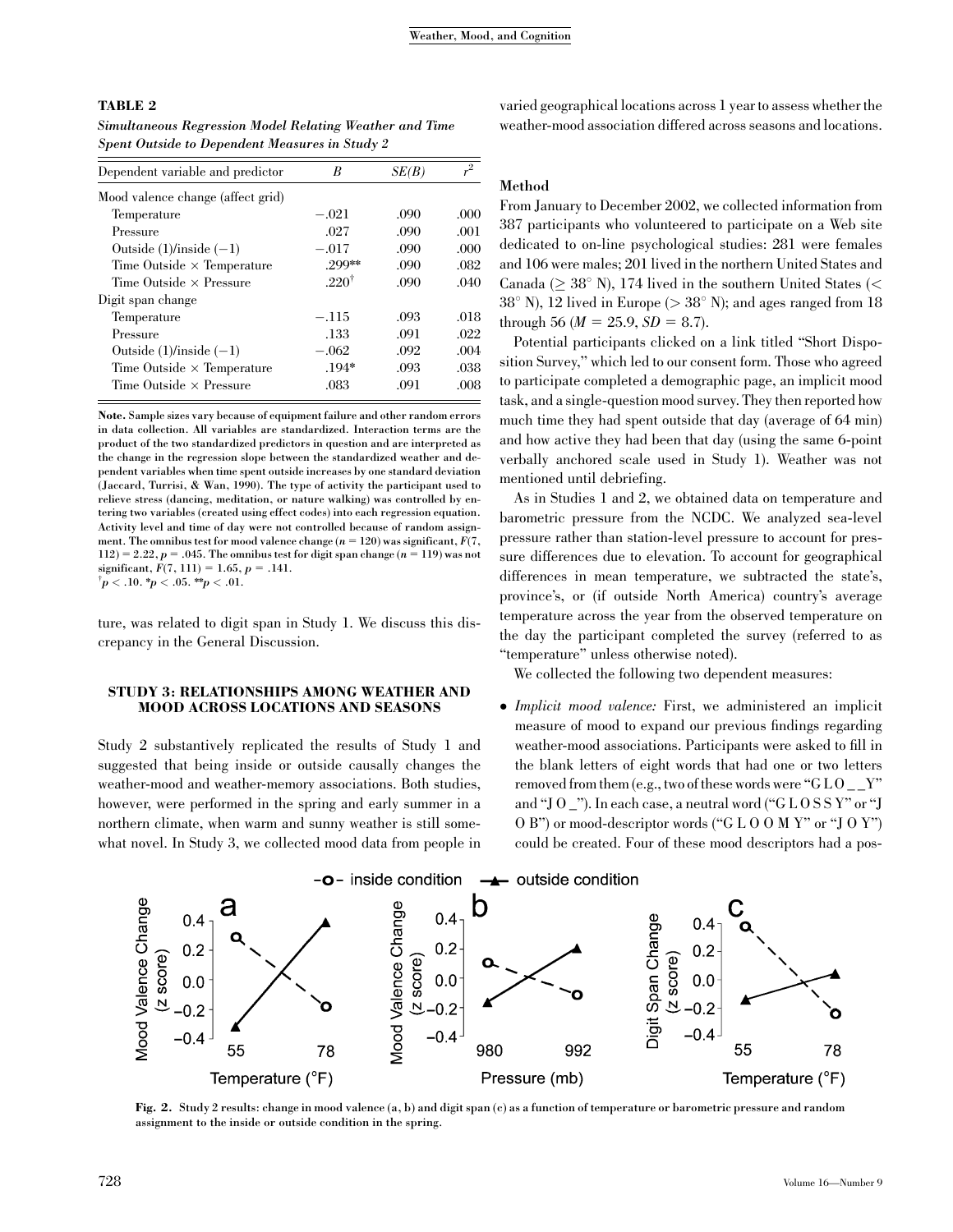itive valence, and four had a negative valence. Implicit mood valence was defined as the number of completed words that were mood descriptors with a positive valence minus the number of completed words that were mood descriptors with a negative valence. Such scales have been found to correlate with momentary mood (Rusting & Larsen, 1998), ostensibly because people tend to perceive stimuli as mood congruent in ambiguous situations.

- Explicit mood valence: Because prior experience indicated that an affect grid is potentially confusing without in-person instruction, we did not use an affect grid in this study. Instead, participants indicated their current mood valence on a 9 point Likert scale that was anchored by intensity descriptors of mood valence  $(1 = very low, 9 = very high).$ 

#### Results and Discussion

The primary analyses were conducted separately for each season. We controlled for activity level, the time of day the questionnaire was completed, and (given the greater range of ages in this study than in the others) age. No main effects or interaction terms were statistically significant in the winter (January– March) or fall (October–December) subsamples. The most robust results were in the spring (April–June; see Table 3). Results were consistent with the results of the previous two studies in that the main effects for temperature were nonsignificant for each of the two dependent variables, whereas the interactions of temperature and time spent outside were significant. As participants spent more time outside in the spring, temperature became significantly more related to explicit mood valence and implicit mood valence (see Figs. 3a and 3b). The effects of pressure during the spring were weaker than the effects of temperature. The interaction of time spent outside and pressure was marginally significant for implicit mood valence ( $p < .10$ ; see Fig. 3c), but was unrelated to explicit mood valence.

Of note, warmer temperature in the summer was associated with decreased explicit mood as time spent outside increased (Time Outside  $\times$  Temperature  $B = -.27, p = .02, r^2 = .08$ ). This

#### TABLE 3

Simultaneous Regression Model Relating Weather and Time Spent Outside to Dependent Measures in Study 3 (Spring Only)

| Dependent variable and predictor  | B                | SE(B) | $r^2$ |
|-----------------------------------|------------------|-------|-------|
| Explicit mood valence             |                  |       |       |
| Temperature                       | .199             | .118  | .033  |
| Pressure                          | $.262*$          | .114  | .060  |
| Time outside                      | .024             | .124  | .001  |
| Time Outside $\times$ Temperature | $.228*$          | .111  | .048  |
| Time Outside $\times$ Pressure    | .051             | .118  | .002  |
| Implicit mood valence             |                  |       |       |
| Temperature                       | $-202^{\dagger}$ | .120  | .033  |
| Pressure                          | .074             | .118  | .006  |
| Time outside                      | .060             | .125  | .004  |
| Time Outside $\times$ Temperature | $.235*$          | .111  | .050  |
| Time Outside $\times$ Pressure    | $228^{\dagger}$  | .119  | .042  |

Note. All variables are standardized. Interaction terms are the product of the two standardized predictors in question and are interpreted as the change in the regression slope between the standardized weather and dependent variables when time spent outside increases by one standard deviation (Jaccard, Turrisi, & Wan, 1990). The model controlled for age, activity level, and time of day the questionnaire was completed. The omnibus tests for explicit and implicit mood valence  $(n = 93)$  were not significant,  $F(8, 84) = 1.34$ ,  $p = .235$ , and  $F(8, 84) = 1.43, p = .198$ , respectively.

 $\mu^{\dagger}$ p < .10. \*p < .05.

effect was driven by participants living in southern climates (Time Outside  $\times$  Temperature  $B = -.36, p = .03, r^2 = .11$ ; for participants in northern climates, Time Outside  $\times$  Temperature  $B = -.05, p = .88, r^2 = .00$ ). This result is similar to the findings on the relation between temperature and violence (Rotton & Cohn, 2000) and suggests a curvilinear relationship between mood and temperature. We tested this possibility by regressing raw (geographically uncorrected) temperature and squared raw temperature across the whole year against explicit mood. As expected, there was an inverted-U temperature-mood relationship among participants who had spent more than 45 min outside (temperature squared  $B = -.11, p = .03, r^2 = .01$ ), with the predicted maximum mood occurring at  $67.4 \degree F$  (19.7  $\degree C$ ). This effect was again much more prominent in southern climates (tem-



Fig. 3. Study 3 results: explicit mood valence (a) and implicit mood valence (b, c) as a function of temperature or barometric pressure and amount of time spent outdoors in the spring.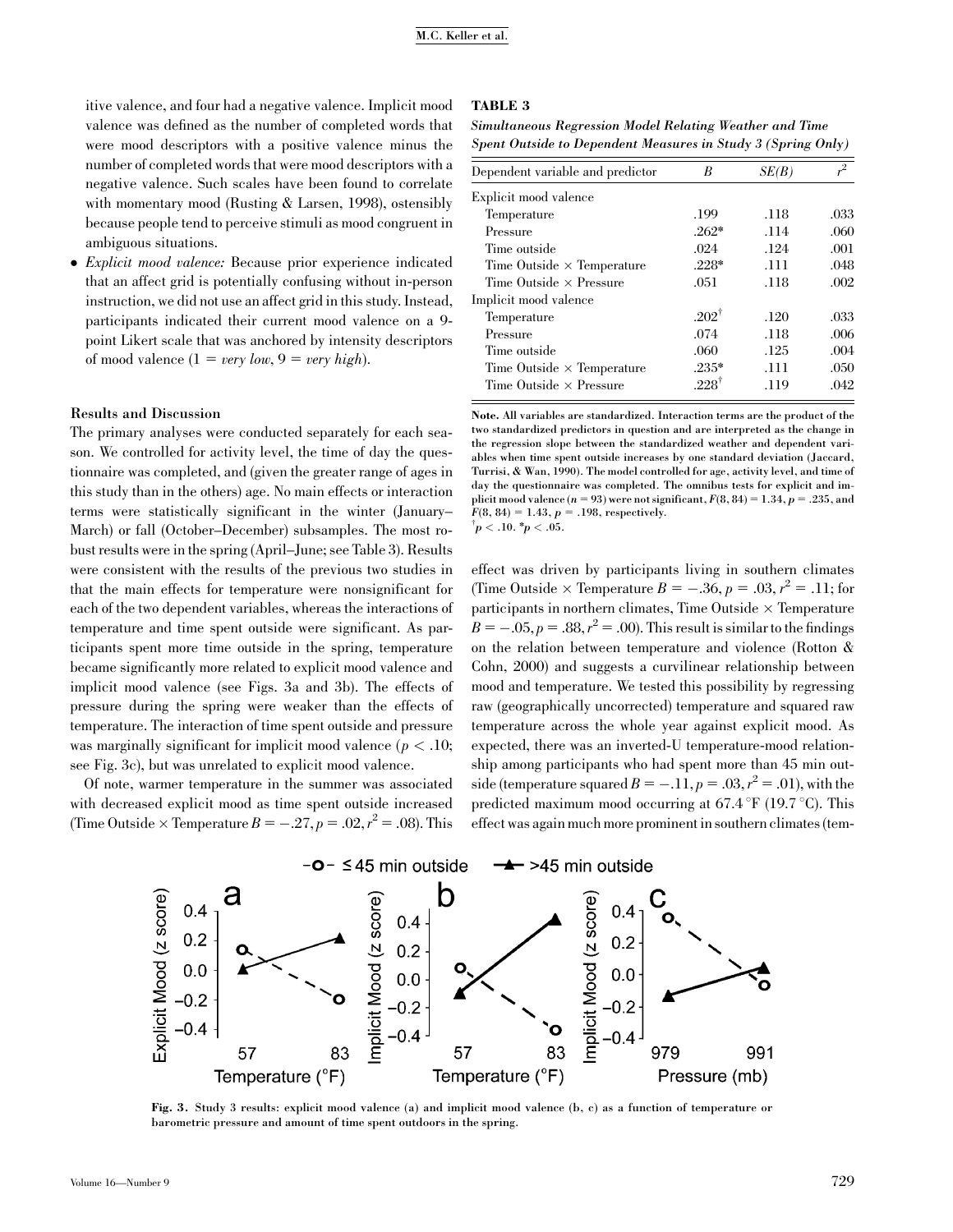perature squared  $B = -.22$ ,  $p = .02$ ,  $r^2 = .04$ ) than in northern climates (temperature squared  $B = -.06$ ,  $p = .29$ ,  $r^2 = .00$ ). Squared temperature was unrelated to mood among participants who spent less than 45 min outside (temperature squared  $B =$  $-0.01, p = .87, r<sup>2</sup> = .00$ , again demonstrating the moderating effect of being outdoors.

It should be noted that the curvilinear effect of temperature does not explain the pattern of findings across the seasons. If it did, a stronger positive association between mood and temperature would be expected in the fall than in the spring; if mood is optimal at  $67 \text{ }^{\circ}F (19 \text{ }^{\circ}C)$ , temperature has more room to increase mood during the fall, which has an average temperature of  $62^{\circ}$ F  $(17 \degree C)$ , than during the spring, which has an average temperature of 70  $\rm \degree F$  (21  $\rm \degree C$ ). It should also be noted that the effect of temperature change is asymmetrical: Temperature changes toward cooler weather in the fall did not predict higher mood. Rather, there appears to be something uniquely uplifting about warm days in the spring.

#### GENERAL DISCUSSION

Three studies examined how temperature and pressure relate to mood and cognition. Study 1, conducted during a northern spring, indicated that spending time outdoors increases the relationships of temperature and barometric pressure with mood, digit span, and openness to new information. Study 2, in which participants were randomly assigned to be indoors or outdoors, suggests that being outdoors is a causal factor that changes weather-mood and weather-memory relationships. Study 3 indicated that, in addition to time spent outside, season is a critical moderator of weather's effects on mood. Exposure to higher temperatures predicted increased mood during the spring but had the opposite effect on mood during the summer, especially among participants living in southern climates, where high temperatures are increasingly unpleasant.

Contrary to our initial expectations, the effects of the weather on people who spent almost all of their time indoors (i.e., less than 30–45 min outside) was nearly as strong (in the opposite direction) as the effects on those who spent their time outdoors. This result was obtained in all three studies. One possible explanation for this result is that people consciously resent being cooped up indoors when the weather is pleasant in the spring. Another possibility is that brief exposure to pleasant weather places people in mood and mind states that make normal day-today indoor activities feel boring or irritating. The current findings do not address the question of whether the effects of weather observed in these studies are due to conscious mediation, to direct physiological effects of the weather, or to some other process.

The overall 95% confidence interval for the springtime Time Outside  $\times$  Weather Bs across all 14 tests was .18  $\pm$  .07, meaning that spending about 30 to 45 min more outside increased the slope of the relation between standardized temperature or

pressure and standardized mood or cognition by .18 units. This probably underestimates the true effect given the error certain to exist in the psychological and behavioral measures (D.W. Russell, Kahn, Spoth, & Altmaier, 1998). Nevertheless, even if error-free measures were available, it is doubtful these effects would be very large simply because weather is likely to be but one among many factors that influence interpersonal differences in mood and cognitive style.

Although the pattern of results forms a coherent picture across the three studies, two apparent discrepancies deserve fuller consideration. First, the interaction between time spent outside and barometric pressure did not approach significance ( $p < .10$ ) for explicit mood in Study 3 during the spring, although this interaction was significant or marginally significant for all other tests involving mood. Second, in Study 1, as time outside increased, pressure significantly predicted increases in digit span, whereas in Study 2, it was temperature that had this effect. What should be made of these seeming inconsistencies? Not very much, we argue. Across varied locations and different methodologies, 12 of 14 springtime Time Outside  $\times$  Weather B terms were in the predicted direction  $(B > 0)$ , a highly improbable pattern of results given the null hypothesis of no effect (exact binomial test  $p < .001$ ). Moreover, 10 of these 14 B terms were significant or marginally significant, whereas fewer than 2 should have been if there really were no effects (exact binomial test  $p < 10^{-8}$ ). It is vanishingly unlikely that this pattern of results was due to random error. The ''inconsistencies'' between studies (as judged by the  $p = .05$  threshold) are exactly what should be expected given the sample sizes employed and the likely size of the effect.

Our findings support the hypothesis that both the amount of time people spend outdoors and the season moderate weather's effects on mood and cognition. We hypothesize that pleasant springtime weather is a zeitgeber for changing mood and cognition from their wintertime settings back to their baseline settings. If future work continues to support the hypotheses of this article, the behavioral prescription is straightforward: If you wish to reap the psychological benefits of good springtime weather, go outside.

Acknowledgments—We thank O. Schultheiss, N. Schwarz, J. Priester, P. Samson, and W. Kuhn for suggestions. We also are grateful for the hard work of several research assistants: Gloria Jen, Melissa McGivern, Christine Crosby, and Danelle Filips. This work was supported by a fellowship from the National Science Foundation (M.C.K.), Grant MH59615 from the National Institute of Mental Health (B.L.F), and funds from the John Templeton Foundation (B.L.F.).

#### REFERENCES

Ahrens, D.C. (2000). Meteorology today. Pacific Grove, CA: Brooks/ Cole.